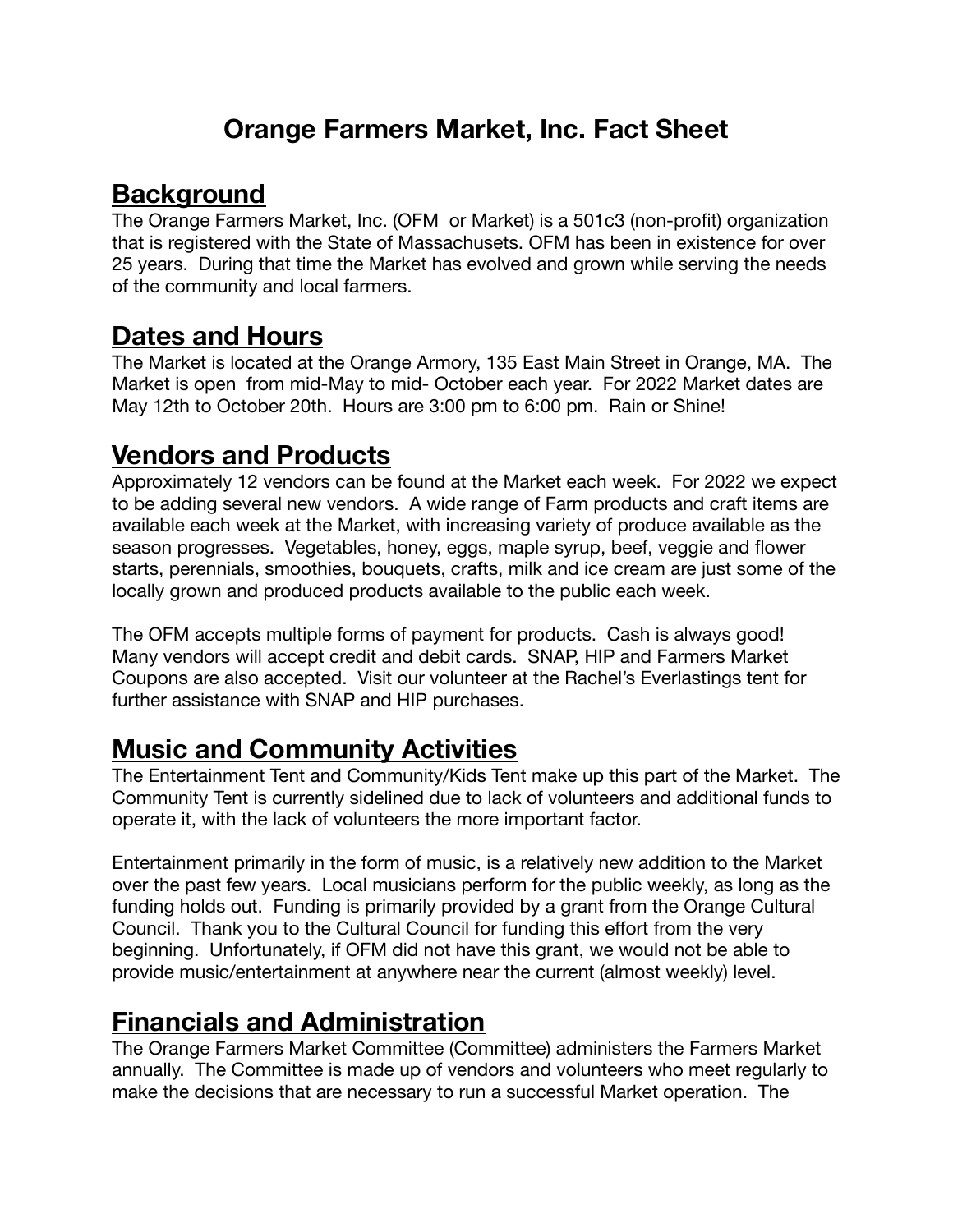Market Manager handles day-to-day Market and financial operations. The Market Manager receives an annual stipend in exchange for her efforts. The Market Manager is also a vendor and donates many hours to the cause for a small stipend. If the current Market Manager were to move on our costs for this expense would likely double or triple.

The Annual budget for the Market is approximately \$4000.00. The budget is low due to lack of funds. Currently, income is primarily generated from the Vendors themselves and occasional grants. Market improvements and outreach are limited by this lack of funds or lack of volunteers.

## **Community Support and Cooperation**

The Farmers Market enjoys the support of local organizations and the general public and we greatly appreciate it! The Town of Orange is very supportive of the Market. Mount Grace Land Conservation Trust is a major partner with OFM, assisting in meeting administration, outreach and planning. Quabbin Harvest Food Coop supports the Market and local vendors and is a key source of the volunteers which support our weekly activities. CISA is also a partner in all areas. Local individuals, and the vendors themselves serve as volunteers. We greatly appreciate their assistance. Unfortunately, we are short on volunteers to help us run the market at the current time.

The effort over the past few years to expand the use of HIP and SNAP at the Market and to serve the underserved local population is paying dividends. We see many people who can walk to and from the Market due to its location at the Armory. Through help from CISA, we have made HIP and SNAP accessible to more members of the public. Healthy food can mean healthier citizens and we cherish our small role in helping to make that possible.

# **Volunteer Program**

Volunteers are a key component in operating the Market. The vendors work hard to get the produce to market, set up their tents/booths and serve the public. Volunteers are needed to help us with all the other parts of running a successful market each week.

We are in need of volunteers to help us weekly in managing the Market. Specifically:

#### **SNAP/HIP Assistant: The SNAP/HIP Assistant**

**Set-up/Take-down Assistance:** There is much to do each week at the Market. We need assistance setting up signs, tables and tents. Pedestrian traffic flow, through signs, cones and flagging must be put up and taken down weekly. Hours are from 2:00 to 3:00 pm and 5:30 to 6:30 pm each Thursday during the season.

**Market Outreach Coordinator:** This person assists with outreach to the public and the news media. Helps with or handles newspaper and facebook ads. Writes news